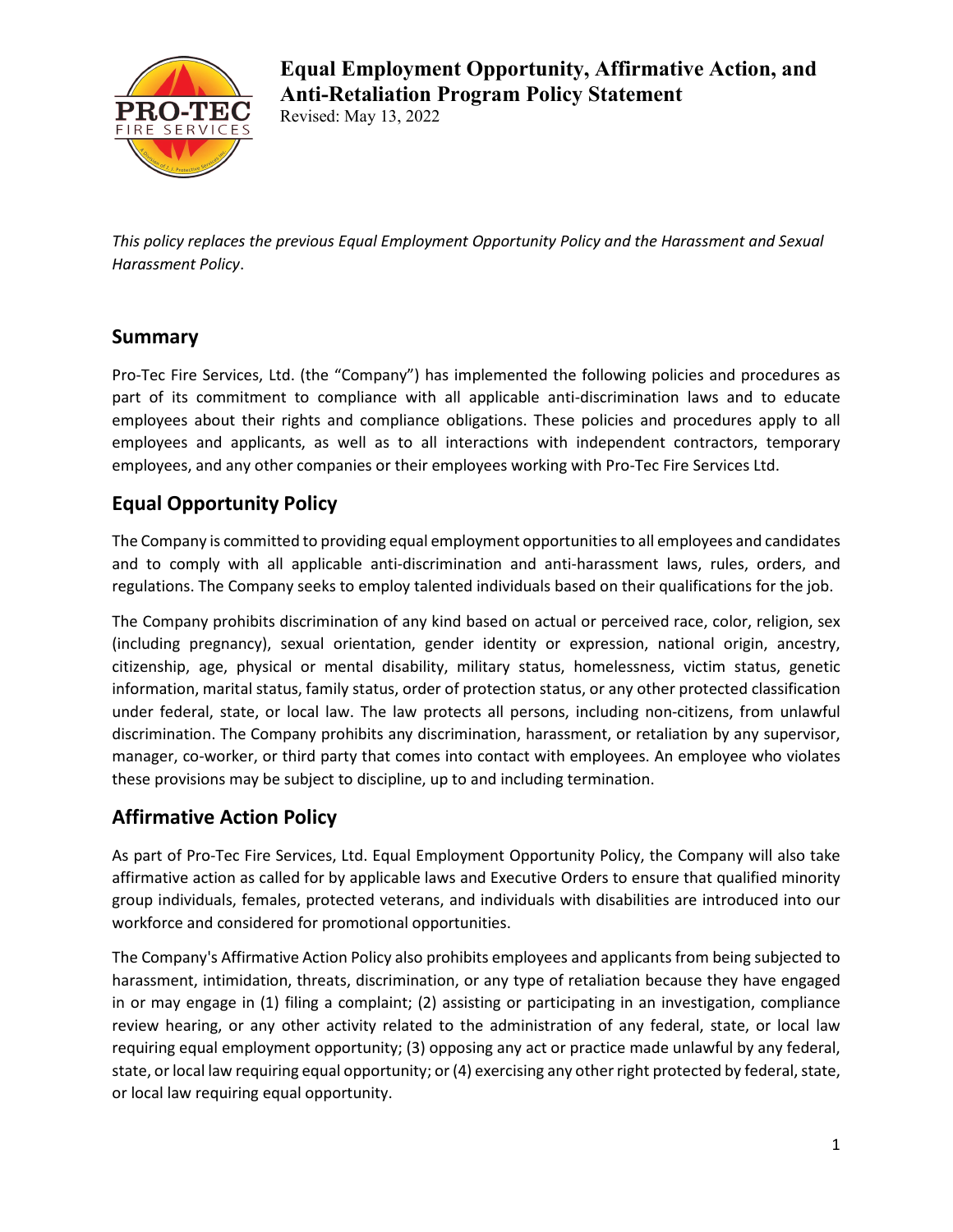## **Application of Equal Opportunity and Affirmative Action Policies**

These policies apply whenever and wherever a Company employee is performing a function of his or her job, including at all Pro-Tec Fires Services locations, client worksites, and Company-sponsored or clientsponsored business and social functions. The Company's Equal Opportunity and Affirmative Action Policies require that employment decisions be based only on valid job requirements, and extend to cover all aspects of the employment relationship including, but not limited to, recruitment, selection, compensation, benefits, training, promotion, and disciplinary actions.

The Company will distribute and implement these policies in accordance with the law.

#### **Workplace Harassment, including Sexual Harassment**

A key component of the Company's commitment to equal opportunity is zero tolerance for workplace harassment (including sexual harassment).

Prohibited harassment includes any type of unwelcomed or unsolicited actions that are deemed to be offensive, abusive, threatening, intimidating, or disruptive to others. These actions can include, but are not limited to, making comments or gestures, touching, leering, displaying offensive materials, and any form of stalking or bullying. Such harassment, whether committed by employees or by clients, customer, vendors, or other individuals doing business with Pro-Tec Fire Services. Ltd. will not be tolerated.

#### **Enforcement**

Employees that violate these policies will face disciplinary action, up to and including termination.

If you believe that you are aware of a violation of these policies, follow the Company's Complaint Procedure to report the violation. The Company will investigate your complaint and take remedial action, if necessary.

If you are unclear on any provisions of these policies, please contact the Human Resources Department for more information.

#### **Anti-Retaliation Policy**

The Company endeavors to maintain an environment free from harassment, discrimination, and retaliation. Every employee is encouraged to come forward without fear of reprisal, as Pro-Tec Fire Services Ltd.'s Equal Opportunity and Affirmative Action Policies prohibit any and all forms of retaliation against employees who in good faith make complaints or report concerns—or who provide information or participate in investigations or proceedings—regarding workplace discrimination or harassment and/or workplace violations of, or non-compliance with, matters including, but not limited to, applicable federal, state, or local laws, rules, and regulations, Company policies, or Company procedures. The Company will take disciplinary action, up to and including the termination of any employee who retaliates against another employee for engaging in any of these protected activities.

Retaliation means taking adverse action against an employee because the employee makes a complaint or reports concerns—or provides information or otherwise participates in an investigation or proceeding about complaints or concerns—regarding workplace discrimination or harassment and/or workplace violations of, or non-compliance with, applicable federal, state, or local laws, rules, and regulations,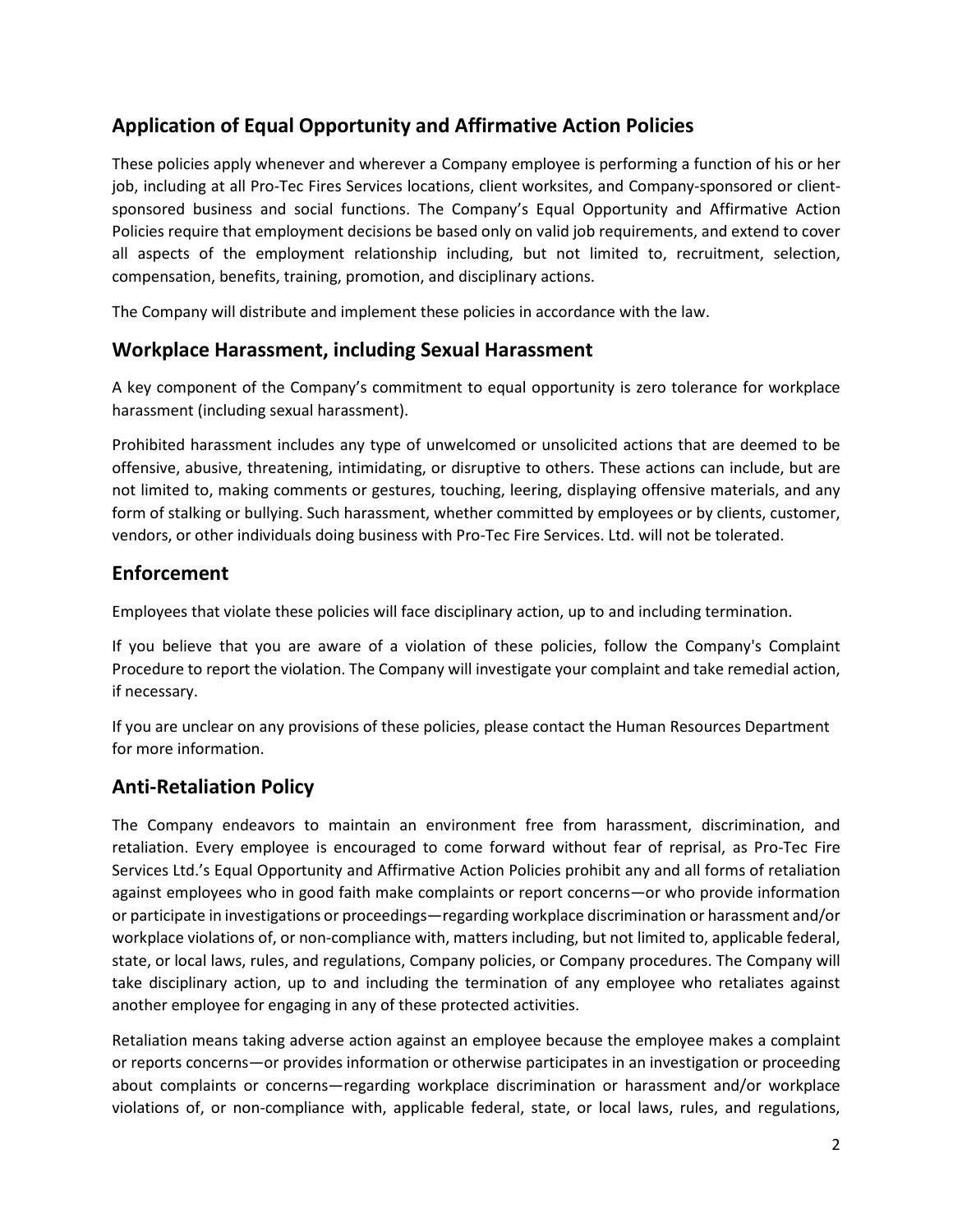Company policies, Company procedures, or other applicable rules. Adverse actions can include, but are not limited to, demotion, denial of promotion, suspension without pay, termination, decrease in pay, other denials of benefits of employment to employees, and fostering a hostile work environment.

Any employee who engages in retaliation or otherwise violates this policy is subject to disciplinary action, up to and including termination of employment.

If you believe that you have been subjected to retaliation, direct your complaint to the Human Resources Department.

#### **Complaint Procedure and Obligation of Employees**

Employees who feel that they have been harassed, discriminated, or retaliated against, or who witness any such conduct by an employee, contract worker, customer, vendor, or anyone else who does business with the Company, should immediately report such conduct to a Fire Chief, Regional Chief, or the Human Resources Department.

After receiving a complaint involving a violation of the Company's Equal Opportunity or Affirmative Action Policies, the Company will investigate and take corrective action, as appropriate. Complaints and investigations will be kept confidential or as confidential as possible to further the goals of federal, state, and local harassment and discrimination laws. No one, regardless of position or length of service, is exempt from these policies.

The Company expects that all employees will cooperate with Company investigations.

The Company will take prompt and effective remedial action if it determines that an employee knowingly made a false claim of discrimination, harassment, or retaliation.

Any employee who has questions about these policies should contact the Human Resources Department.

*This document does not create a contract of employment or a contract for any specific term or condition of employment between Pro-Tec Fire Services. Ltd and an employee. The relationship between Pro-Tec Fire Services. Ltd. and an employee is at-will, meaning that either the employee or the Company may terminate it at any time for any reason, with or without advance notice or progressive disciplinary action. Nothing in these policies, Complaint Procedure, or any such confidentiality directive is intended to prohibit employees from exercising their rights under Section 7 of the National Labor Relations Act, reporting to any government agency, including the National Labor Relations Board and the Equal Employment Opportunity Commission or parallel state agency, possible violations of federal or state law or regulation, or making, to any government agency, any other disclosures that are protected under the whistleblower or any other provisions of federal or state law or regulation.*

*Pro-Tec Fire Services. Ltd reserves the right to make changes in or discontinue Company policies, compensation plans, benefits, and programs as it deems appropriate, and these changes may be implemented even if they have not been communicated in this (or by change to this) document or otherwise. The Company takes reasonable efforts to ensure the accuracy of the contents of policy documents and in the administration of its policies and programs. The Company does not assume responsibility for consequential damages caused by administrative or clerical errors.*